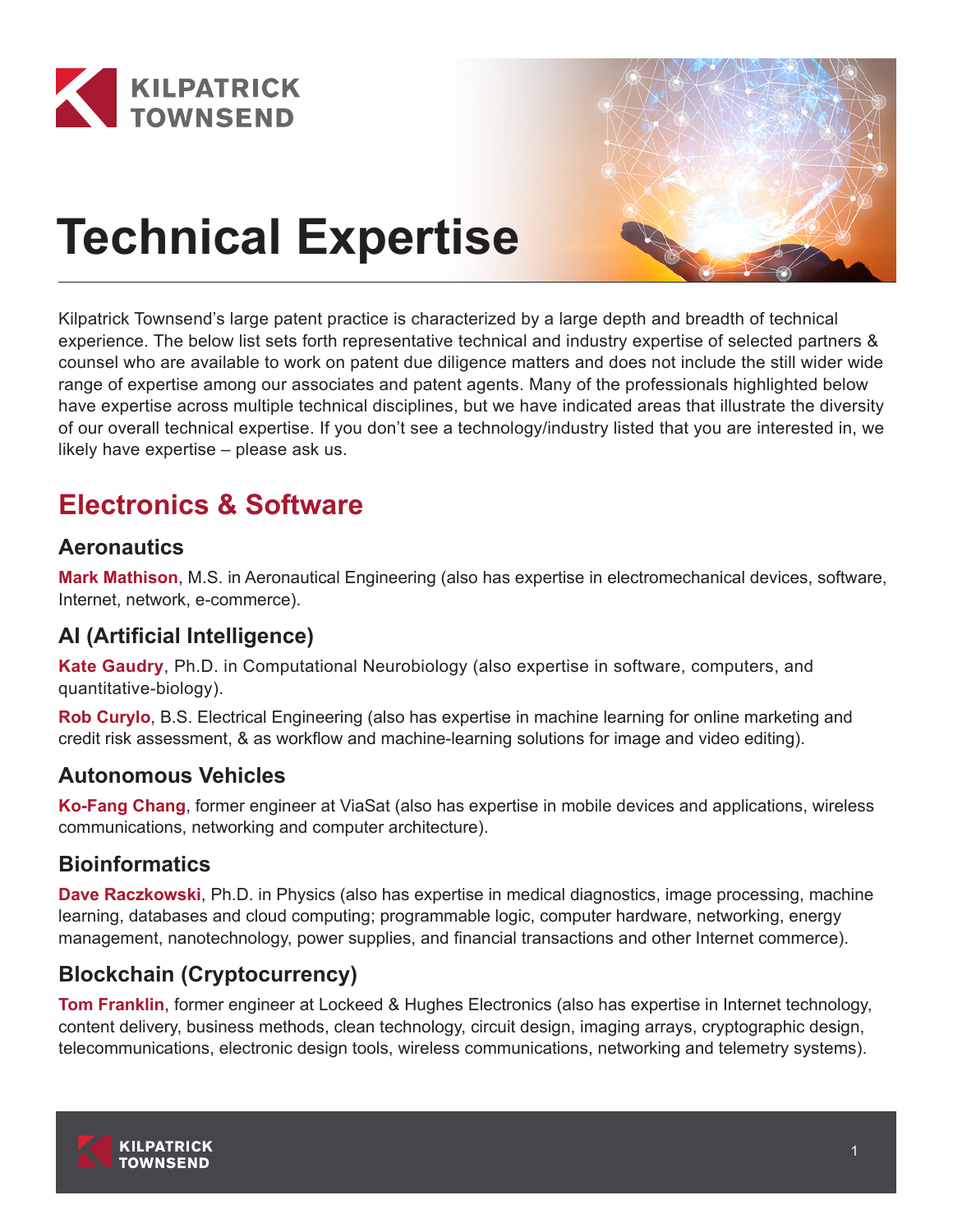## **Cloud Computing**

**Sujit Kotwal**, former software engineer (also has expertise in SaaS, PaaS & IaaS, networking, artificial intelligence (AI), chatbots, big data, complex events processing (CEP), social networking systems, multimedia and image processing, computer graphics and animation, access control and identity management, user experience/interfaces (UX/UI), IoT/E technologies, business intelligence (BI) solutions, database systems, storage technologies and bioinformatics).

**Jesse Bennett**, B.S. in Computer Engineering (also has expertise in consumer products software and stream processing).

## **Consumer Electronics**

**Paul Haughey**, former engineer at Hughes Aircraft (also has expertise in Internet systems, software, blockchain, financial systems, mobile phones, microprocessors, computer peripherals, analog and digital circuit design, optics and medical instrumentation).

**Justin Eurek**, former product engineer at Sipex & Legerity (also has expertise in high end gaming peripherap devices, audio devices, computer accessories, autonomous vehicles, AR/VR/MR systems and peripheral devices, medical devices, renewable energy, micro-grid systems, computer peripherals, geographic information systems (GIS), digital audio workstations, media players, UI/UX, food/beverage products).

## **Data Security**

**Rodney Rothwell**, B.S. in Medical Technology & Electrical Engineering, former technologist at Quest Diagnostics & St. Mary's Hospital (also has expertise in bioinformatics, medical devices, machine learning, streaming data analysis, cloud computing and data storage, data security, energy storage and consumer electronic devices).

## **E-Commerce**

**Mike Pavento**, M.S. in Computer Engineering (also has expertise in telecom, computers and networking systems, software, virtual payment card transactions and payment processing systems, on-line banking, mechanical systems and devices, and bioinformatics).

## **Electronic Circuits, Semiconductors**

**Babak Sani**, M.S. in Electrical Engineering, former circuit design engineer at Sierra Semiconductor and Exar (also has expertise in memories, mobile media devices, graphics processors, discrete power devices, telecommunications, microprocessors, telecommunications, image processing, and consumer electronics).

**Barmak Sani**, M.S. in Electrical Engineering, former engineer at Signetics and Waver Scale Integration (also expertise in memories, solid state drive (SSD) systems, semiconductor power devices, semiconductor process and packaging, electronic design automation (EDA), and ICs for wireless, home networking, and mobile TV applications).

**Hitoshi Akiba**, former IP Counsel of Hitachi and Renesas (also has expertise in Power Tools).

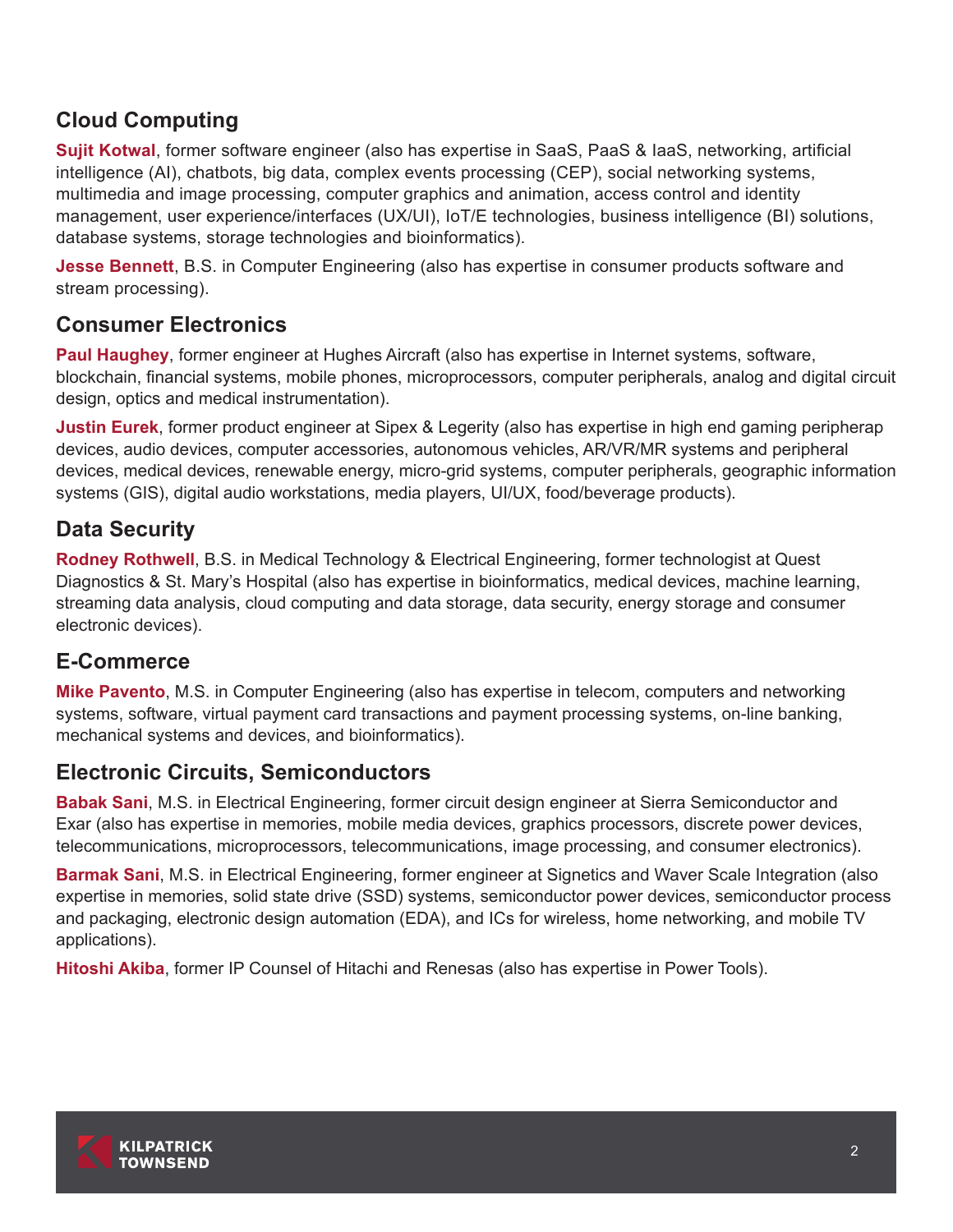## **Electronics Materials and Fabrication Methods**

**Gene Bernard**, Ph.D. in Physical Chemistry. (also has expertise in batteries, renewable energy, high-strength ceramics, semiconductors, alternative fuels, fuel cells, cellulosic ethanol, and natural gas production).

**Dan McCormick**, former engineer for refrigeration systems (also has expertise in financial transactions, semiconductor fabrication, solar cells, batteries, natural gas generation and recovery, refrigeration technologies, focal plane arrays, medical devices and hemostatic compositions, chemical engineering, clean technology, wireless charging and entertainment systems).

**Kelvin Catmull**, former process engineer at Intel and Motorola (also has expertise in semiconductor devices and processing, electronics, software, telecommunications, and networking).

## **Financial Services**

**Patrick Jewik**, former process engineer at IBM (also has expertise in semiconductors, medical devices, electronic toys, nanofabrication, microfluidic chips, biochips, bioinformatics, Internet, microporous filters, and semiconductor die packages).

## **Internet of Things/Home Automation**

**Karam Saab**, former engineer at BAE Systems (also has expertise in software, medical devices, satellite communications, television programming delivery, and thermostats and carbon monoxide detectors).

## **Medical Image Processing**

**Ruthleen Uy**, B.S in Computer Science (also has expertise in memory management, data compression, data encryption/decryption and radiation controls).

## **Microprocessors**

**Cathy Cretsinger,** Ph.D. in high-energy physics (also has expertise in LEDs, optics, imaging (LIDAR, MRI), quantum computing, atomic force microscopy, software (communication protocols, signal processing, 3D graphics, user interfaces, machine learning).

## **Mobile Devices**

**Michael Morlock**, former research engineer for Georgia Tech (also has expertise in handheld devices, network providers, handset manufacturers, and developers of advanced mobile technologies).

## **Networking**

**Matt Zigmant**, B.S. in Electrical Engineering, former engineer at Micro Linear (also has expertise in 802.11 a/b, Bluetooth, CDMA, EDGE, GSM, cordless phones, fiber optic data transmission, media conversion and mass storage).

## **Optics**

**James Sze**, former engineer at Qualcomm, fluent in Mandarin Chinese (also has expertise in computer graphics, computer communications technology, computer architecture, and bioinformatics, analog and digital circuits, natural language processing, semiconductors, optics, ultra-violet/laser equipment, image processing, hard disk drives, Radio-Frequency antennas, nanodevices, microprocessor design, computer networking, encryption and data compression, computer simulation, and business methods).

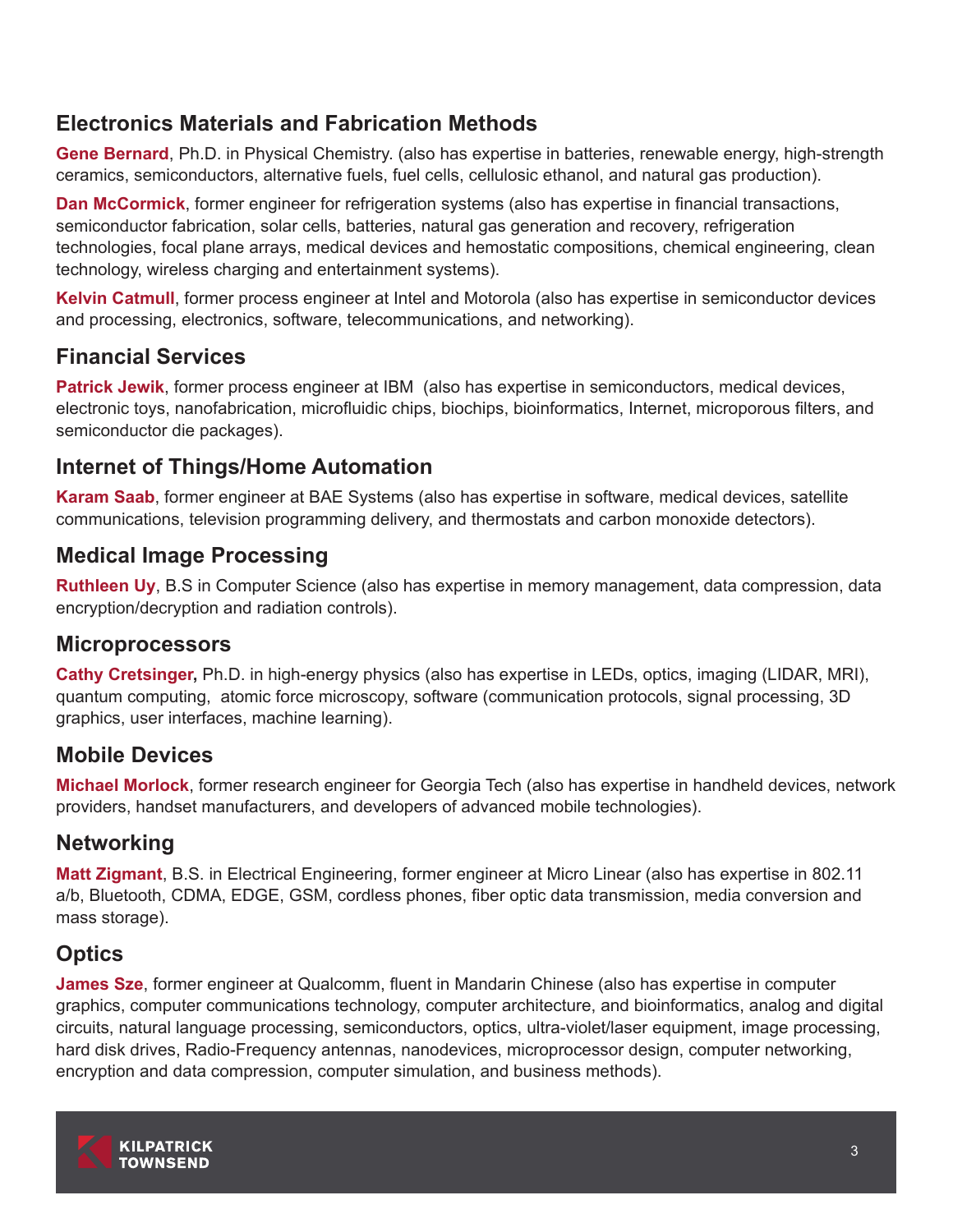## **Point of Sale systems**

**Alton Absher**, former systems engineer at Lowe's (also has expertise in software, telecommunications and computer hardware).

## **Quantum Computing**

**Craig Largent**, Ph.D. in Electrical Engineering (also has expertise in lasers, optoelectronics, semiconductor processing and devices, Internet of Things (IoT) systems, wireless communications, and solar cells).

## **Satellite Communications**

**Charles Gray**, former software engineer, Mandarin Chinese speaker (also has expertise in computer networking, cellular, and other wireless communications, computer architecture, software systems and financial transactions).

## **Software**

**John Alemanni**, former programmer at Ciba (now Syngenta) (also has expertise in hardware technologies, with specialties including mobile devices, bioinformatics and laboratory information management, as well as mechanical and electro mechanical devices, including aerospace components, medical devices and medical device simulations).

**Carl Sanders**, former software engineer (also has expertise in database technology, locating and dispatching systems, cellular technologies, and banking systems).

## **Telecommunications**

**Brenda Holmes**, M.S. in Computer Engineering (also has expertise in software, networking, smart grid, lighting fixtures, wind turbines, computer systems, wireless systems and signal processing).

**Jason Gardner,** B.S in Electrical Engineering (also has expertise in healthcare IT, image processing and projection, Internet applications, semiconductor devices, medical devices, energy production, autonomous vehicles, artificial intelligence, telecommunications controls, cloud computing, blockchain and predictive, banking software).

**Steve Jewett**, B.S. in Electrical Engineering, former IP counsel at Qwest and NCR (also has expertise in financial services, software, wireless systems and health care systems).

## **Thin Films**

**Bill Shaffer,** B.S. Electrical Engineering and Computer Science (also has expertise in semiconductor manufacturing equipment, photovoltaic systems and films, chip-level packaging, computer generated imagery (CGI) animation, computer architecture, software- and Internet-based technologies and consumer products).

## **Video streaming**

**Scott McMillan**, M.S. in Electrical Engineering, former Intel Engineer (also has expertise in computer vision, image processing, artificial intelligence, circuit design, wireless communications, computer architecture, networks, software, optical devices, IC packaging, semiconductor devices and fabrication).

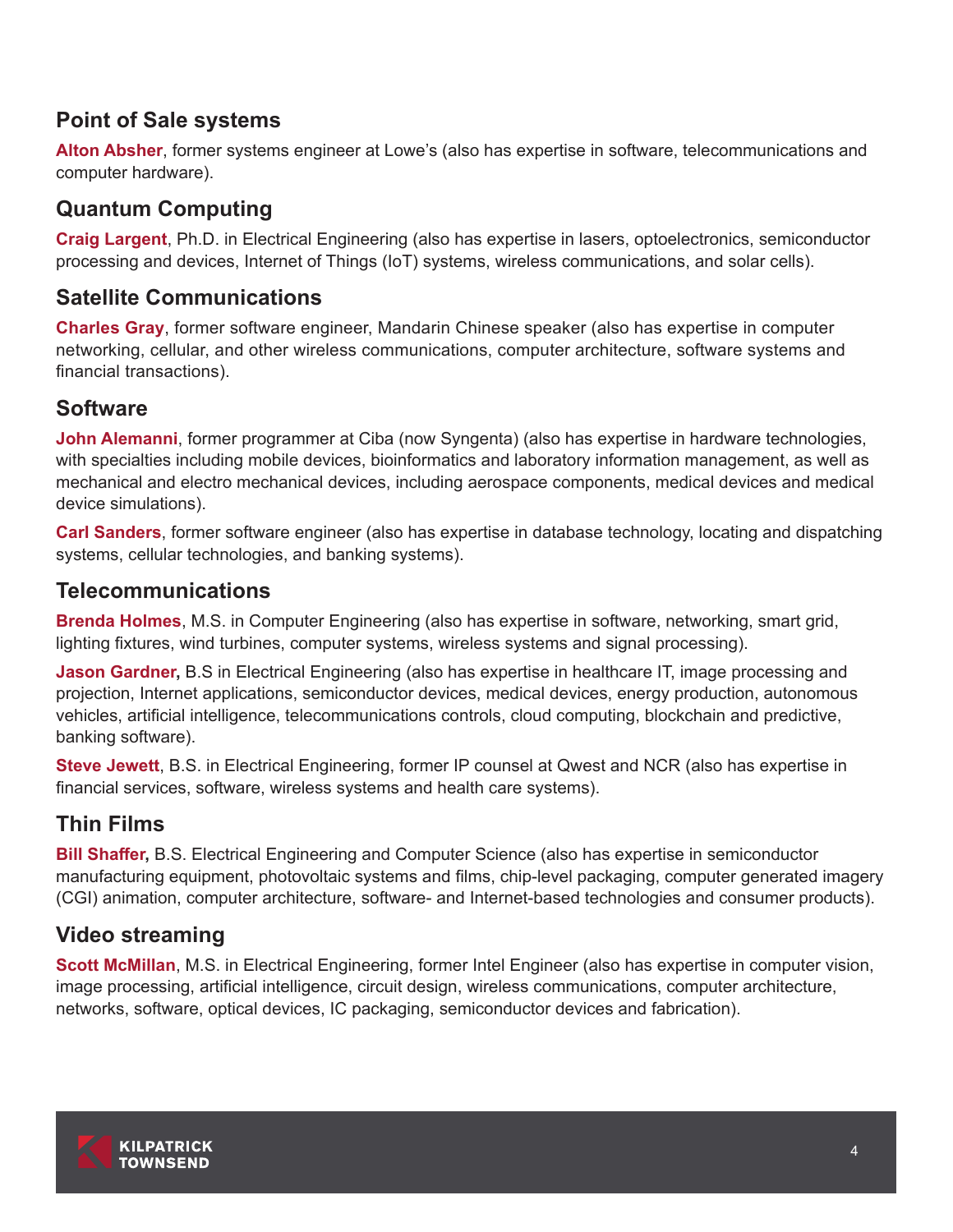# **Biotechnology & Chemistry**

## **Biologics and Pharmaceuticals**

**Tina Williams McKeon**, Ph.D. in neuroscience (also has expertise in neuroscience, immunology, therapeutic antibodies, oncolytic virus therapy, stem cells, recombinant technologies, cardiac technology, imaging and diagnostics, small molecule pharmaceuticals).

**Cindy Rothschild**, Ph.D. in Biological Chemistry (also has expertise in immunology, biotechnology, medical devices, and chemical compounds).

## **Cell Biology**

**John McDonald**, Ph.D. in Anatomy, former professor at Emory University School of Medicine (also has expertise in biotechnology, pharmaceutical and chemical industries).

## **Chemical Engineering**

**Jeffrey Gendzwill**, B.S. in Chemical Engineering (also has expertise in chemistry, clean energy, nutritional/ pharmaceutical supplements, mechanical and biomechanical engineering, nanotechnology, physics, composite materials and medical devices).

## **Chemistry**

**Joe Snyder**, Ph.D. in Chemistry (also has expertise in life sciences, small molecule pharmaceuticals, drug delivery technologies, diagnostics and clean technology).

**Justin Krieger**, B.S. in Chemistry (also has expertise in chemical engineering, medical devices, metallurgy, nanotechnology, mechanical engineering and consumer products).

**Nicoletta (Nicky) Kennedy**, B.S. in Chemistry (also has expertise in polymers, pharmaceuticals, transdermals and cosmetics).

## **Clinical Diagnostics**

**Charles Calkins**, B.S. in Chemical Engineering & Life Sciences (also has expertise in robotics; bioinformatics; genome mapping; genetic testing; gene mapping and counseling; companion diagnostics; blood testing services, aerospace, pharmaceuticals, medical devices, personalized genetic medicine, semiconductors and DNA sequencing).

## **CRISPR**

**Matthew Hinsch**, Ph.D. in Plant Pathology (also has expertise in PCR, diagnostics, antibodies, immunology, oncology and plant biology).

## **Diagnostics**

**Joe Hao**, Ph.D. in Neuroscience (also has expertise in biologics, nucleic acid therapies, protein engineering, immunotherapy, molecular and cellular biology, genetics, neuroscience, stem cells, drug formulations, drug delivery, pharmaceuticals, and medical devices).

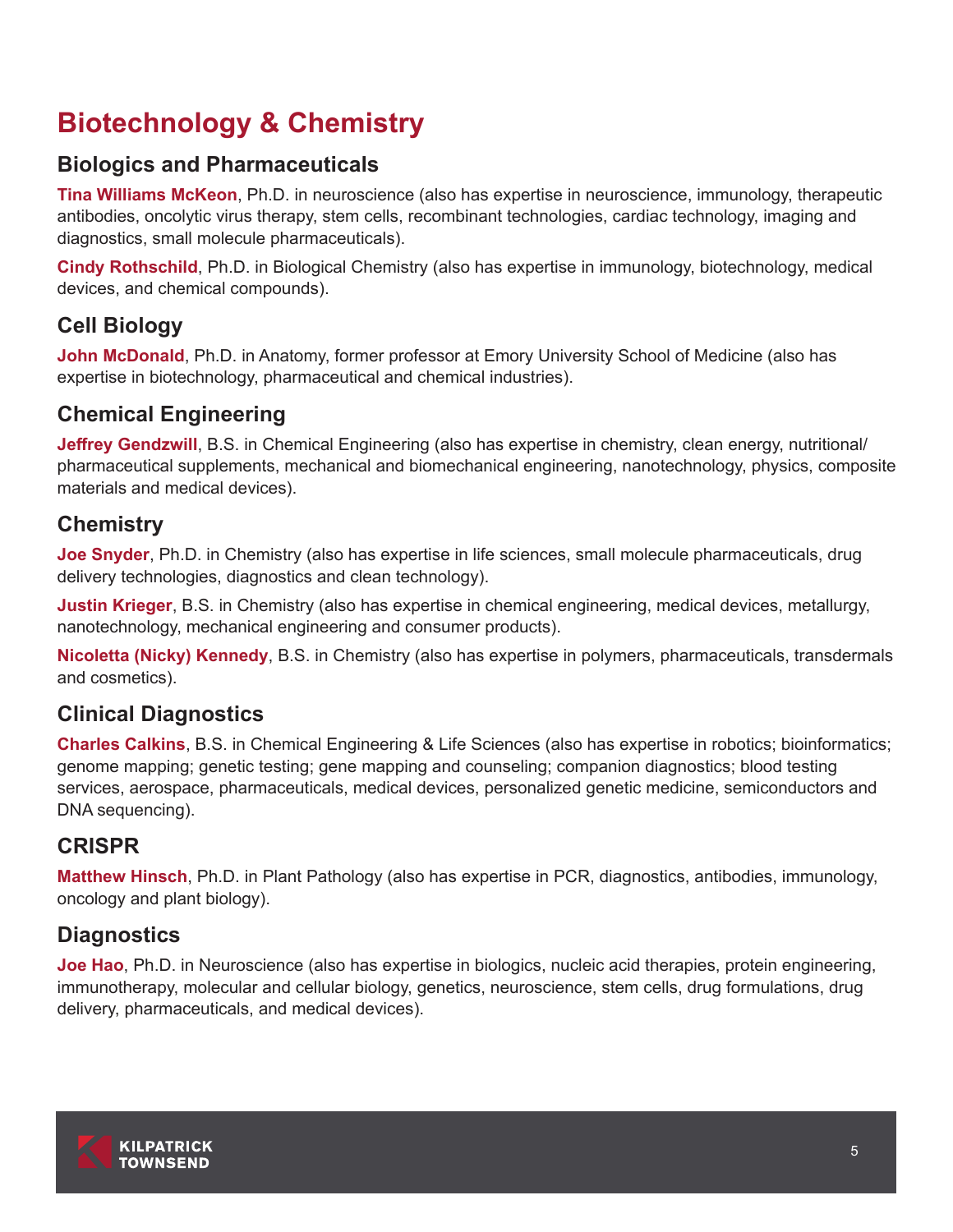## **Immunology**

**Jamie Graham**, M.S. in Immunology & Molecular Pathogenesis, former research scientist in cancer & drug metabolism (also has expertise in biotechnology, diagnostics, isolation and purification methodology and pharmaceuticals).

**Andrew Serafini**, Ph.D. in Immunology (also has expertise in immunology, cancer therapeutics, molecular biology, chemistry, antibody engineering and therapeutics, vaccines, stem cell technologies, molecular genetics, genomics, proteomics and protein chemistry, pharmaceuticals, medical therapeutics, nanotechnology, clean energy, medical diagnostics, and personalized medicine).

## **Molecular Biology**

**Jennifer Giordano-Coltart**, Ph.D. in Molecular Biology (also has expertise in biochemistry, genetics, cell biology, biochemistry, immunology, vaccines, physiology, cancer biology, biologics, pharmaceuticals, diagnostics, and medical devices).

**Chuan Gao**, Ph.D. in Molecular Biology, fluent in Mandarin Chinese (also has expertise in biochemistry).

**Allison Dobson**, Ph.D. in Basic Medical Sciences, former Assistant Professor of Biology (also has expertise in biotechnology, medical devices, pharmaceuticals, biochemistry, genetics, cell biology, and toxicology).

**Matias Ferrario**, B.S. in Cellular and Molecular Biology (also has expertise in biotechnology, medical devices, pharmaceuticals, semiconductors, call processing systems, business methods, software systems and mechanical devices).

**Kathryn Wade**, Ph.D. in Microbiology and Molecular Genetics (also has expertise in biotechnology, disease treatment and diagnostics, pharmaceuticals, and biomedical devices).

## **Oil & Gas Petrochemicals**

**Keith Fredlake** (also has expertise in chemistry, chemical engineering, oil & gas-petrochemicals, medical devices and pharmaceuticals).

## **Organic Chemistry**

**Eugenia Garrett-Wackowski**, M.S. in Biotechnology & Chemistry (also has expertise in inorganic chemistry, biochemistry, molecular biology and immunology).

**Kimberlynn Davis**, Ph.D. in Organic Chemistry (also has expertise in chemistry and nucleosides).

## **Plant Biology**

**Ken Weber**, Ph.D. in Plant Pathology (also has expertise in chemistry, pharmaceuticals, plant and agricultural sciences, medical devices, and microbial genetics).

## **Polymers**

**Jennifer Blackburn**, Ph.D. in Organic (polymer) Chemistry (also has expertise in specialty chemicals - e.g., textile treatments, medical device coatings, agricultural chemicals).

**Troy Petersen**, B.S in Chemistry (also has expertise in chemical, medical device and pharmaceutical arts).

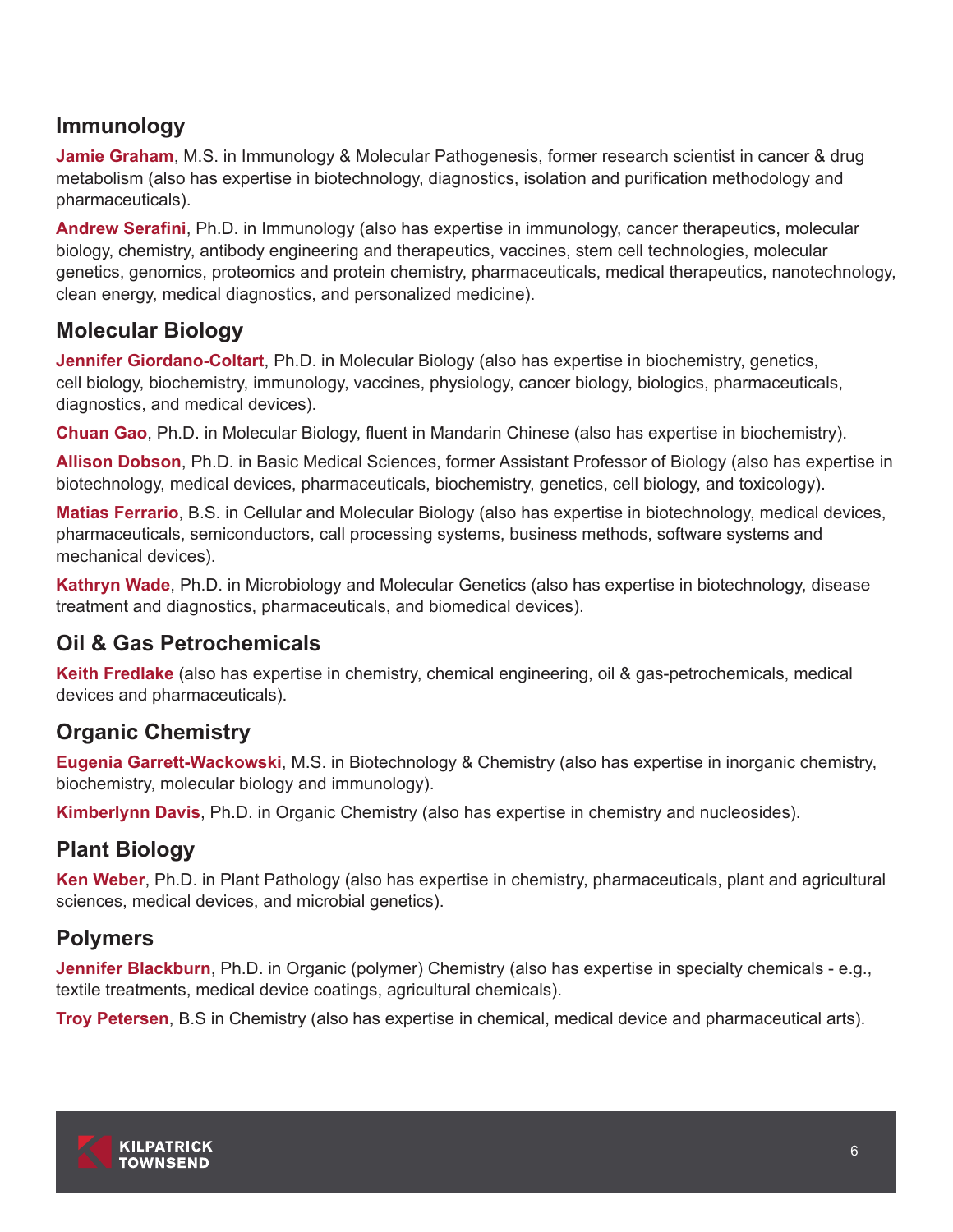## **Sequencing**

**Ted Apple**, Post-Doctoral Fellow at Genentech (also has expertise in immunology, genetics, re-purposing, biologics, diagnostics, microfluidics, sequencing, and green technologies).

# **Mechanical & Medical Devices**

## **Aerospace & Defense**

**Dean Russell**, M.S. in Electrical Engineering, former government contractor designing computer simulations for guidance and blast systems of the U.S. Army's PATRIOT missile (also expertise in blast mitigation systems, commercial aircraft equipment and systems, and swimming pool equipment).

## **Athletic Equipment**

**Tiffany Williams**, former process engineer at ExxonMobil Chemical (also has expertise in aerospace, software, telecommunications, Internet technology, medical devices, and architectural products)

## **Biomedical**

**Babak Kusha**, B.S. in Nuclear Engineering, former manager at Fluent, Inc. (also has expertise in electromechanical, consumer products, construction and heavy equipment, equestrian arts, food and beverage, furniture, medical devices, jewelry and luxury items, lifestyle and apparel, power generation, pumps and turbo machinery industries).

## **Consumer Products**

**Mike Bertelson**, B.S. in Genetics (also has expertise in medical devices and industrial products).

## **Green Technology**

**Rich Christiansen**, former engineer at Raytheon (also has expertise in medical devices, software/business methods, automotive, aerospace and consumer electronics).

## **Industrial engineering**

**Kris Doyle**, B.S. Industrial Engineering (also has expertise in lighting, medical device, animal processing, floorcovering, heat transfer tubing, industrial process and textile industries).

## **Manufacturing Systems**

**Steve Gardner**, M.S. in Electrical Engineering (also has expertise in software, computer hardware, medical devices, chemical compositions, Internet and e-commerce systems, electronics, mechanical devices, optics, pharmaceuticals, and telecommunications).